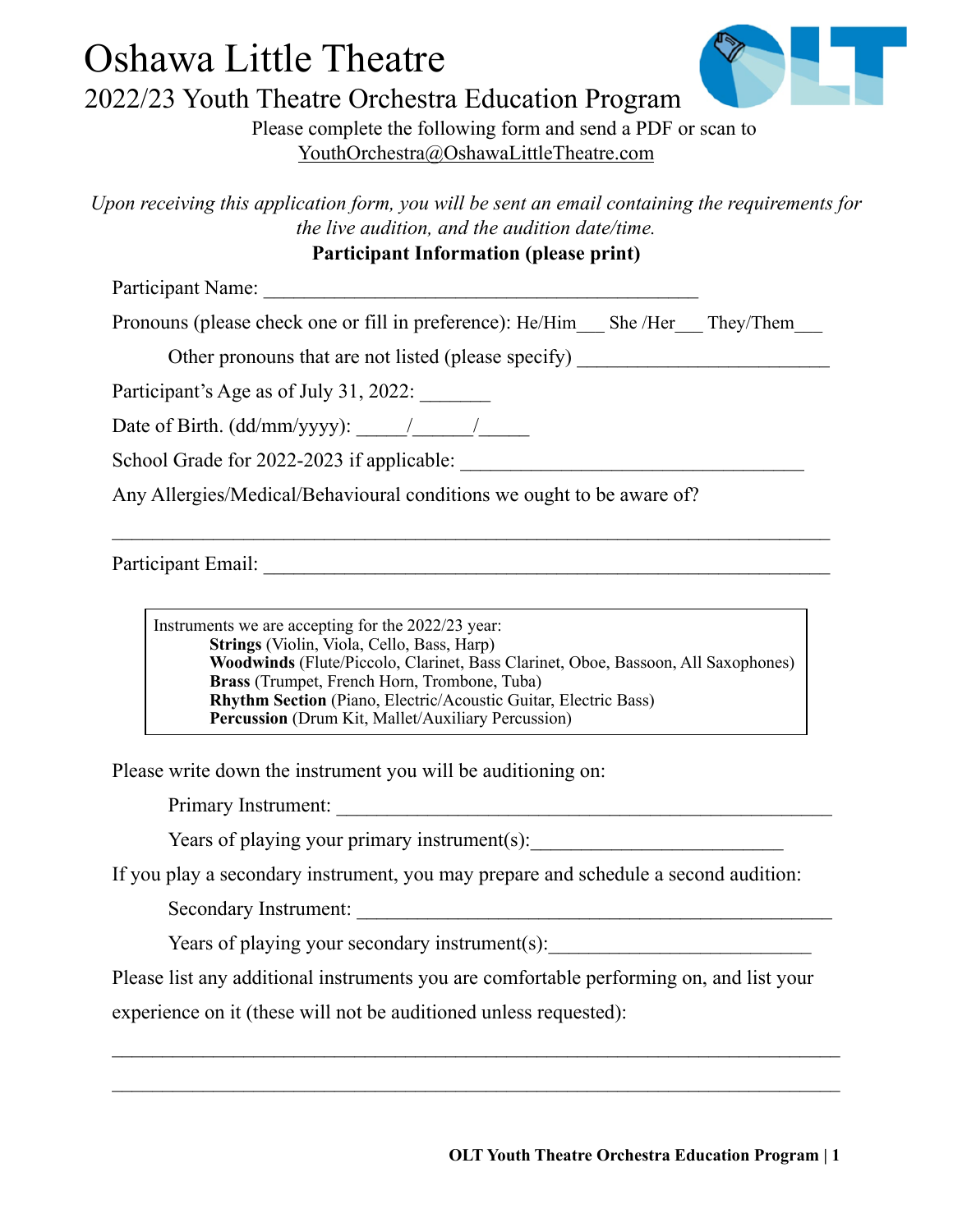Please provide the name and contact info of your private music instructor

for your instrument(s) and/or your high school music teacher (optional):

Name and Relation:\_\_\_\_\_\_\_\_\_\_\_\_\_\_\_\_\_\_\_\_\_\_\_\_\_\_\_\_\_\_\_\_\_\_\_\_\_\_\_\_\_\_\_\_\_\_\_\_\_\_

Contact Info:

Name and Relation:\_\_\_\_\_\_\_\_\_\_\_\_\_\_\_\_\_\_\_\_\_\_\_\_\_\_\_\_\_\_\_\_\_\_\_\_\_\_\_\_\_\_\_\_\_\_\_\_\_\_

Contact Info:\_\_\_\_\_\_\_\_\_\_\_\_\_\_\_\_\_\_\_\_\_\_\_\_\_\_\_\_\_\_\_\_\_\_\_\_\_\_\_\_\_\_\_\_\_\_\_\_\_\_\_\_\_\_\_

Any additional instructors and contact information:

Will you have access to your instrument(s), either through a school program, renting, or owning? (Circle): Yes/No

 $\mathcal{L}_\text{max} = \mathcal{L}_\text{max} = \mathcal{L}_\text{max} = \mathcal{L}_\text{max} = \mathcal{L}_\text{max} = \mathcal{L}_\text{max} = \mathcal{L}_\text{max} = \mathcal{L}_\text{max} = \mathcal{L}_\text{max} = \mathcal{L}_\text{max} = \mathcal{L}_\text{max} = \mathcal{L}_\text{max} = \mathcal{L}_\text{max} = \mathcal{L}_\text{max} = \mathcal{L}_\text{max} = \mathcal{L}_\text{max} = \mathcal{L}_\text{max} = \mathcal{L}_\text{max} = \mathcal{$ 

Please list any theatre (stage, pit, tech, etc.) and ensemble (school band, youth orchestra, etc.) experiences you may have had, starting with the most recent:

| Year | Theatre/Organization/Ensemble | Role/Instrument/Responsibility |
|------|-------------------------------|--------------------------------|
|      |                               |                                |
|      |                               |                                |
|      |                               |                                |
|      |                               |                                |

*\*You may fill out this table or attach an additional resume in the application email*

Audition Date Preference (Auditions will be from 5pm-9pm, please check off the dates you are available for):

July 11 \_\_\_\_ July 12 \_\_\_\_ July 18 \_\_\_ July 19 \_\_\_ If you have specific time conflicts, list the hours you are *not* available:

*\*Live zoom auditions may be provided on another day before the final in-person audition date in special cases. If you cannot attend the dates, please email YouthOrchestra@OshawaLittleTheatre.com. Please keep in mind that the program will be in-person, with instruments being played while following COVID Safety Protocols.*